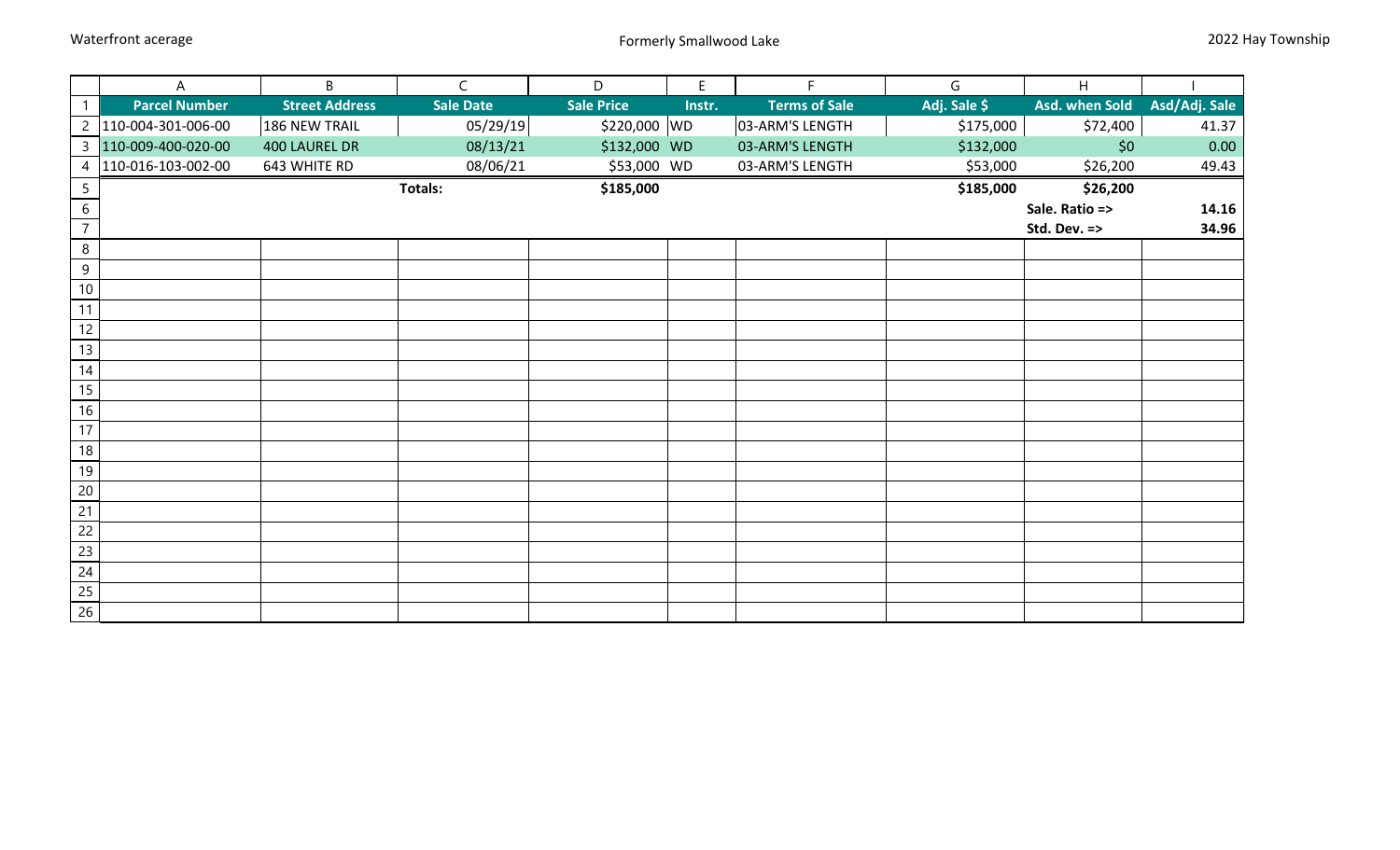|                |                       | K                    |                        | M                                                       | N            | $\circ$                                                               | P.                 | Q       | $\mathsf{R}$ | S.                                                |          | U               |
|----------------|-----------------------|----------------------|------------------------|---------------------------------------------------------|--------------|-----------------------------------------------------------------------|--------------------|---------|--------------|---------------------------------------------------|----------|-----------------|
|                | <b>Cur. Appraisal</b> | <b>Land Residual</b> | <b>Est. Land Value</b> | <b>Effec. Front</b>                                     | <b>Depth</b> | <b>Net Acres</b>                                                      | <b>Total Acres</b> |         |              | Dollars/FF Dollars/Acre Dollars/SqFt Actual Front |          | <b>ECF Area</b> |
| $\overline{2}$ | \$171,164             | \$58,109             | \$54,273               | 405.3                                                   | 1083.5       | 10.12                                                                 | 10.12              | \$143   | \$5,740      | \$0.13                                            | 405.26   | 4500            |
| $\mathsf{3}$   | \$133,290             | \$48,843             | \$50,133               | 373.9                                                   | 827.1        | 7.10                                                                  | 7.10               | \$131   | \$6,879      | \$0.16                                            | 373.92   | 4500            |
| $\overline{4}$ | \$53,833              | \$53,000             | \$52,333               | 76.5                                                    | 4983.7       | 8.75                                                                  | 8.75               | \$693   | \$6,057      | \$0.14                                            | 76.48    | 4500            |
| 5              | \$187,123             | \$101,843            | \$102,466              | 450.4                                                   |              | 15.85                                                                 | 15.85              |         |              |                                                   |          |                 |
| 6              |                       |                      | Average                |                                                         |              | Average                                                               |                    |         | Average      |                                                   |          |                 |
| $\overline{7}$ |                       |                      | per FF=>               | \$226                                                   |              | per Net Acre=>                                                        | 6,425.43           |         | per SqFt=>   | \$0.15                                            |          |                 |
| 8              |                       |                      |                        |                                                         |              | used \$6400/acre                                                      |                    |         |              |                                                   |          |                 |
| 9              |                       |                      |                        |                                                         |              | Smallwood Lake acres parcels range in size from 3 acres to 22.5 acres |                    |         |              |                                                   |          |                 |
| $10\,$         |                       |                      |                        |                                                         |              |                                                                       |                    |         |              |                                                   |          |                 |
| 11             |                       |                      |                        |                                                         |              |                                                                       |                    |         |              |                                                   |          |                 |
| 12             |                       |                      |                        |                                                         |              |                                                                       |                    |         |              |                                                   |          |                 |
| 13             |                       |                      | Acreage Table 'A'      |                                                         |              |                                                                       |                    |         |              |                                                   | $\times$ |                 |
| 14             |                       |                      |                        | Description: WATER ACREAGE                              |              |                                                                       |                    |         |              |                                                   |          |                 |
| 15             |                       |                      |                        | <b>Estimated Land Values</b>                            |              |                                                                       |                    |         |              |                                                   |          |                 |
| 16             |                       |                      |                        | Enter the Estimated Land Value for each of these sizes. |              |                                                                       |                    |         |              |                                                   |          |                 |
| 17             |                       |                      |                        |                                                         |              |                                                                       |                    |         |              |                                                   |          |                 |
| 18             |                       |                      | 1 Acre:                | 16,000                                                  | 3 Acre:      | 19,200                                                                | 10 Acre:           | 64,000  | 30 Acre:     | 180,000                                           |          |                 |
| 19             |                       |                      | 1.5 Acre:              | 17,000                                                  | 4 Acre:      | 25,600                                                                | 15 Acre:           | 96,000  | 40 Acre:     | 200,000                                           |          |                 |
| 20             |                       |                      | 2 Acre:                | 17,500                                                  | 5 Acre:      | 32,000                                                                | 20 Acre:           | 128,000 | 50 Acre:     | 250,000                                           |          |                 |
| 21             |                       |                      | 2.5 Acre:              | 18,000                                                  | 7 Acre:      | 44,800                                                                | 25 Acre:           | 160,000 | 100 Acre:    | 450,000                                           |          |                 |
| 22             |                       |                      |                        |                                                         |              |                                                                       |                    |         |              |                                                   |          |                 |
| 23             |                       |                      |                        |                                                         |              |                                                                       |                    |         |              | Close                                             |          |                 |
| 24             |                       |                      |                        |                                                         |              |                                                                       |                    |         |              |                                                   |          |                 |
| 25             |                       |                      |                        |                                                         |              |                                                                       |                    |         |              |                                                   |          |                 |
| 26             |                       |                      |                        |                                                         |              |                                                                       |                    |         |              |                                                   |          |                 |